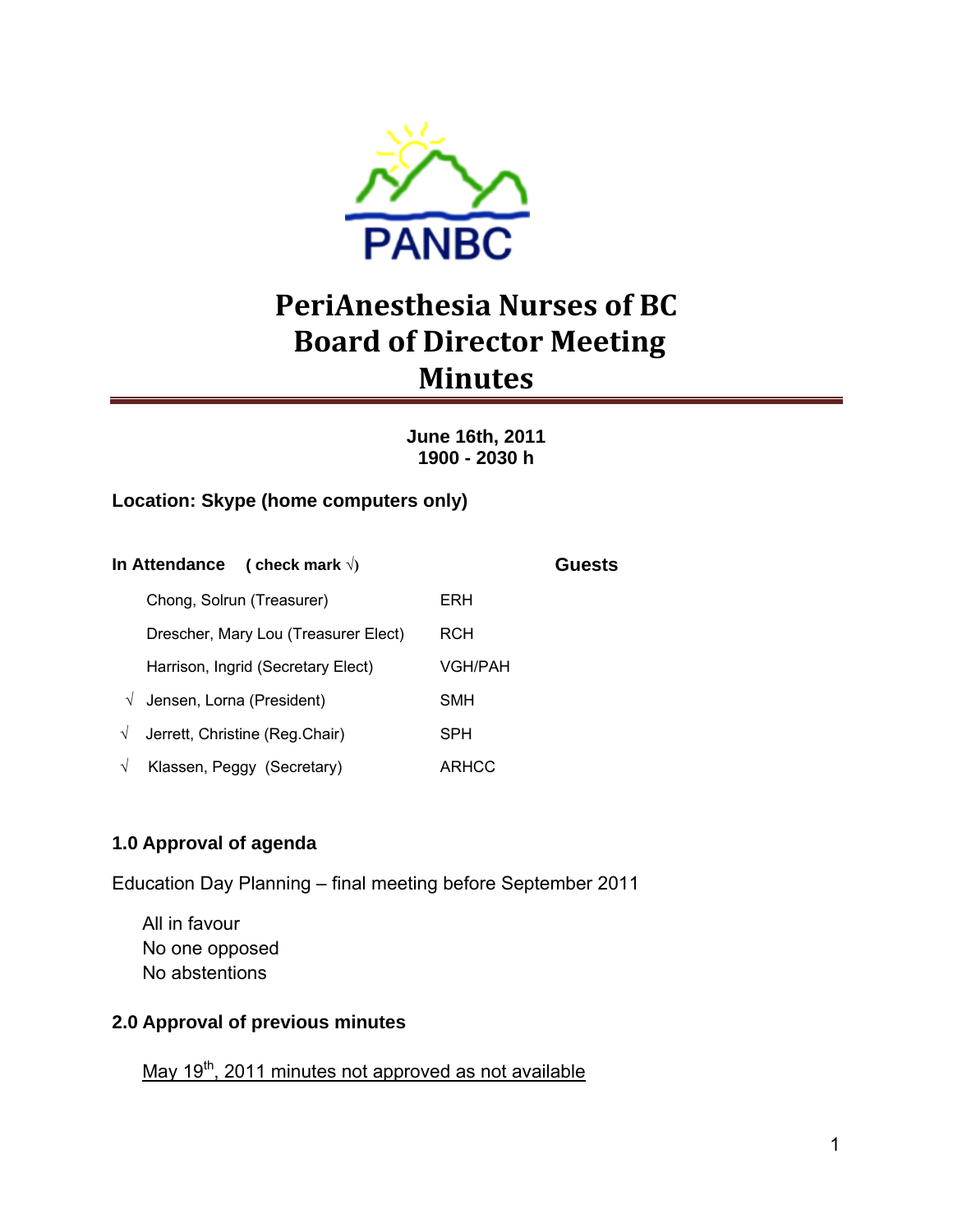May  $30<sup>th</sup>$ , 2011 minutes approved with the following amendments to 3.1 Laerdal paid \$250.00 for table for education day October 29<sup>th</sup>, 2011 KABI paid  $$250.00$  for table for education day October  $29<sup>th</sup>$ , 2011

All in favour No one opposed No abstentions

## **3.0 Old Business**

# Education Day Planning (October 29<sup>th</sup>, 2011)

- **3.1 Book for insert** into give away bags at education day **ACTION:** Peggy K. contact Ingrid H. for book
- **3.2 Dermatome man** for give away card in bag (education day) **ACTION:** Lorna J. email out again to Board of Director group for review **ACTION:** Lorna J. contact Mary Lou D. re: water bottles and recycle bags **ACTION:** Peggy K. contact SDC staff to see if there is resource info to put on there instead of critical care meds
- **3.3 Motion** to set aside \$500.00 for contingency fund for education day speaker by Peggy L.

Second by Christine J. All in favour No one opposed No abstentions

## **3.4 Need Key Note speaker**

**ACTION:** Lorna to contact Vicki Gabareau to keynote speak **ACTION:** Lorna contact Christine J. as soon as you get confirmation or refusal to start next action

**ACTION:** Christine J. to contact Barb Langlois, and Laurel Vestby as Key note speaker if Vicki Gabereau declines

# **3.5 Presenters confirmed:**

Dr. Grant, Dr. Burrill, Dr. Bert Lau, Dr. Van Laeken, **ACTION:** Peggy K. contacts Carol R. still need to confirm Dr.Tregoning, **ACTION**: Peggy K. cancels Dr. C. Dyck, Back up speakers Trudy R. (Hand Over), and Kate M. (Pacemaker/ICD) (both RCH)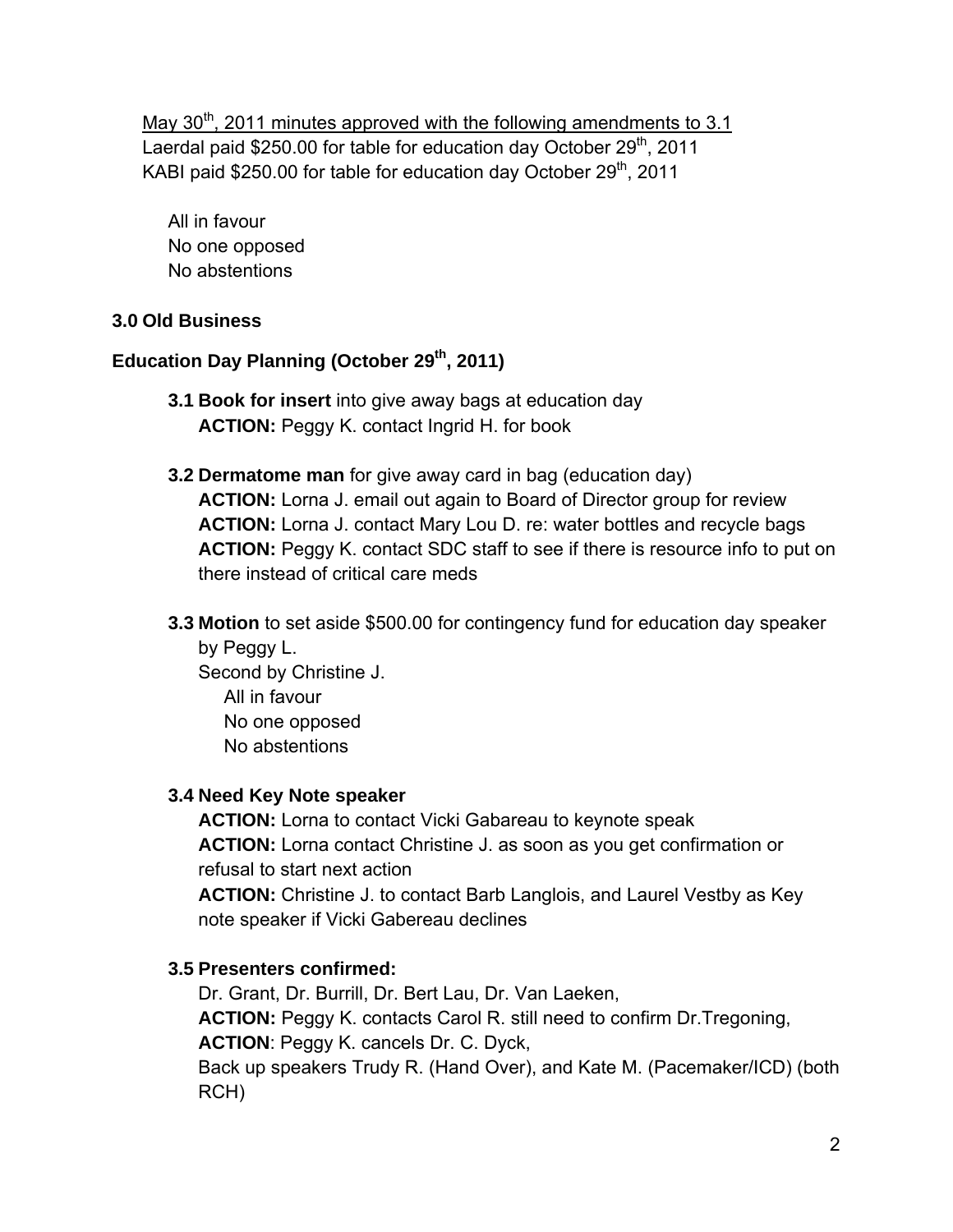## **3.6 Vendors List:**

**ACTION:** Lorna J. to email out updated confirmed vendors on brochure to Board of Directors

#### **3.7 Folders for contents**

**ACTION:** Lorna to get from Staples end of August – sale 25 cents each

#### **3.8 PANBC Pins**

Discussion around buying PANBC pins and how much money spent on bag inserts.

**Motion** by Peggy K. to buy PANBC pins for the purpose of selling to members for small profit towards future education day.

Second by Christine J.

All in favour No one opposed No abstentions

#### **3.9 Journal Club:**

Purpose of club is for each journal club member to find an article to read and report on. This is a sharing of evidence- based information. Meet by skype or other method, 3 – 4 times per annum.

**ACTION**: make poster for promotion and recruitment, Peggy or Ingrid to make

## **3.10 Constitution and Bylaw Changes**

 **Motion** to change the following terms at the next AGM meeting October  $29<sup>th</sup>$ , 2011 by Christine J.

President Elect changes from 2 year to 1 year term

Secretary Elect changes from 2 year to 1 year term

Treasurer Elect changes from 2 year to 1 year term

 Immediate Past President changes from 2 year to 1 year term Second by Peggy K.

All in favour

No one opposed

No abstentions